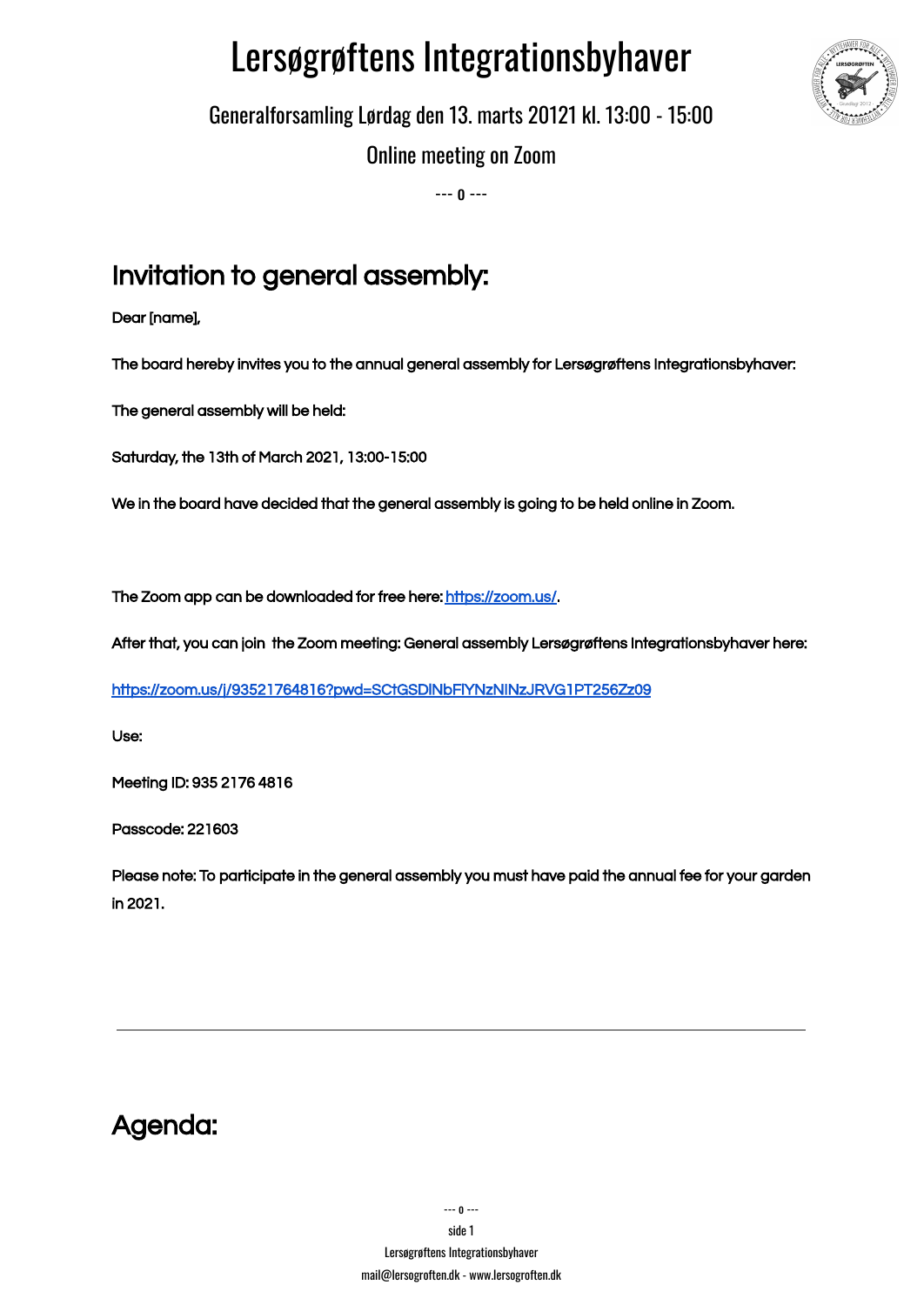#### 1. Welcome

Cyndi welcomed everyone to the general assembly and asked if anyone needed it to be in Danish. It was agreed that slow English would be fine.

#### 2. Election of moderator, minute taker, and vote counters

- Moderator: Cyndi no objections
- Minute taker: Stine no objections
- Vote counter: Anja and Khalil

#### 3. Annual report

Louise, chairwoman, gave the annual report.

Covid-19 has meant that it has been challenging to meet up etc. However people have been spending more time in their gardens, and it has been nice to be able to get out of the apartment. 7 gardening days - impressive under the conditions

Still no contract with the municipality. We have been in contact - not an issue, we should be allowed to stay, continuous communication - they have been slow in getting back to us

Rising interest in the gardens and more people on the waiting list (how many?)

Cyndi showed pictures from the year in the garden: the new compost system, a very active compost team, hope that it will stay in better conditions, you should only put waste in the parts accessible from the road. Consider what you put in there - no seeds, no thick stalks, etc. so that it actually gets composted. We have plenty of money for other projects - if you have any ideas contact the board

Issues with theft, sometimes things will go missing, help keep an eye on each other's gardens.

New water tanks - set up at a gardening day, surrounded by donated herbs. Generally sharing of seedlings works well, sharing of resources

An alternative gardening day was used to build new pallet furniture, replacing the old that was falling apart. We still have pallets left - if you have any ideas…

Greenhouses: New planters, hoping to add more permanent plants. Everyone can use the greenhouse - for communal growing, or for hardening of personal plants, everyone can eat what grows there

Annual delivery of compost: It will be posted when it arrives, limited amounts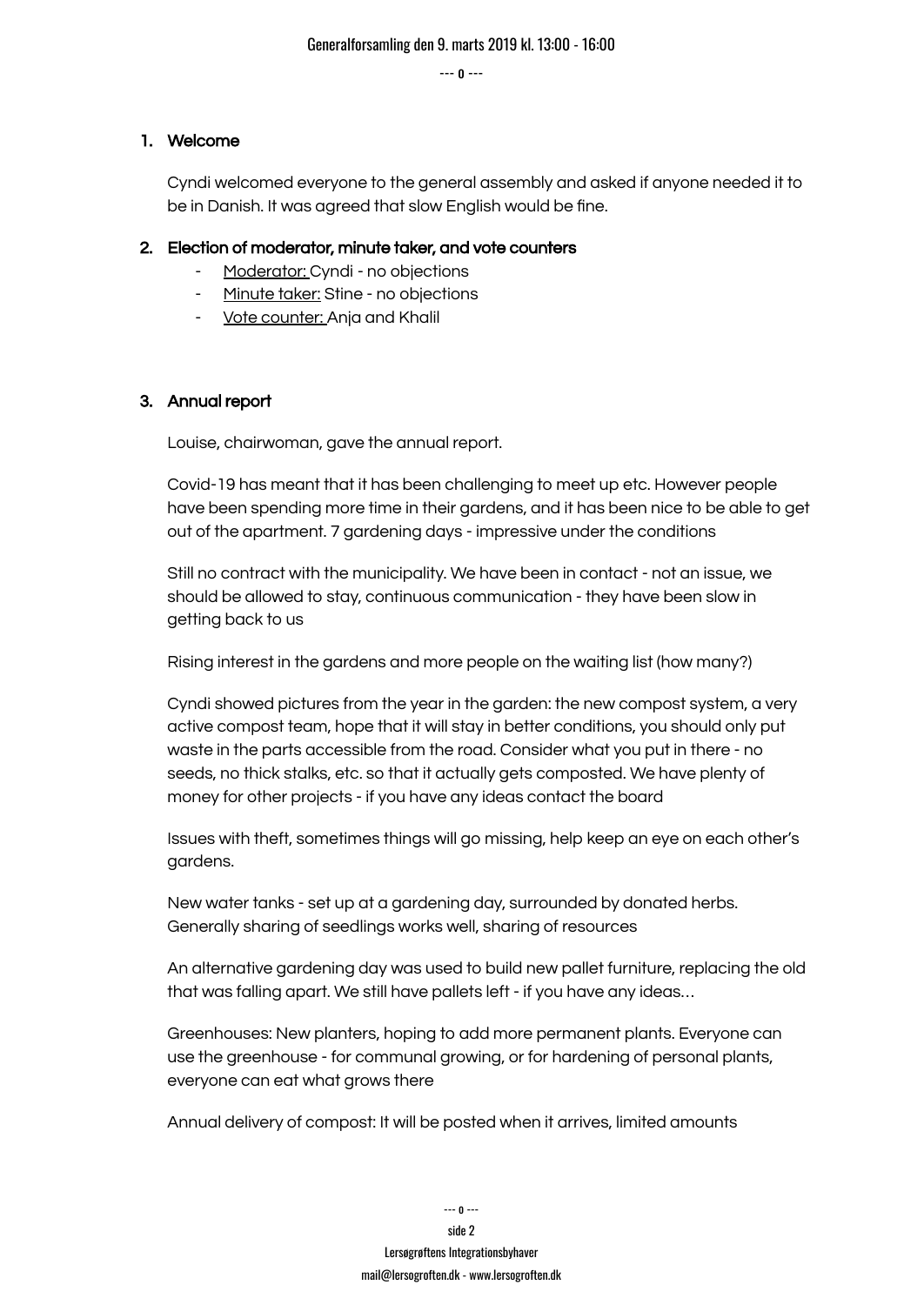Year with good experience with alternative garden days - furniture, etc. We are always happy to help people come up with ideas for alternative garden days if you can't participate in the normal garden days - 2 per year

#### 4. Financial report

1. Presentation of accounts

Ylva presented the accounts, generally healthy

For the first year in a long time we had a slight underskud

Not an issue since we have been accumulated money for several years

New water tanks, pallets, greenhouse, changed the administrative system

We spent more on water than budgeted - a bit more on water and new water tanks

Sad that we earned so much money from people not showing up for garden days - encourage people to do other jobs, e.g. taking away the trash

At the moment we are not paying rent due to the lack of contract with the municipality. Question: can they make us pay in retrospect? Ylva: We do not believe so

#### 5. Suggestions received

#### 1. Change in the fine for not participating in two garden days

The board proposes that the fee should be unaltered - 200 kr. (half the garden fee)

Question: Why are people not showing up, can something be done? Louise: The fee has not always been there, since 2016. Important to show up to take care of the communal area as well as taking part in the community. Board puts a calendar out in the beginning of the year and subsequently, it is also possible to do alternative tasks. The board will start sending out the calendar in every mail. Garden days are not hard labour but fun tasks, drinking coffee and talking to other garden members

Ylva: The fee helped more people to volunteer for tasks as well as generally participating more in garden days

In favor: 23

Against: 0

2. Regulations: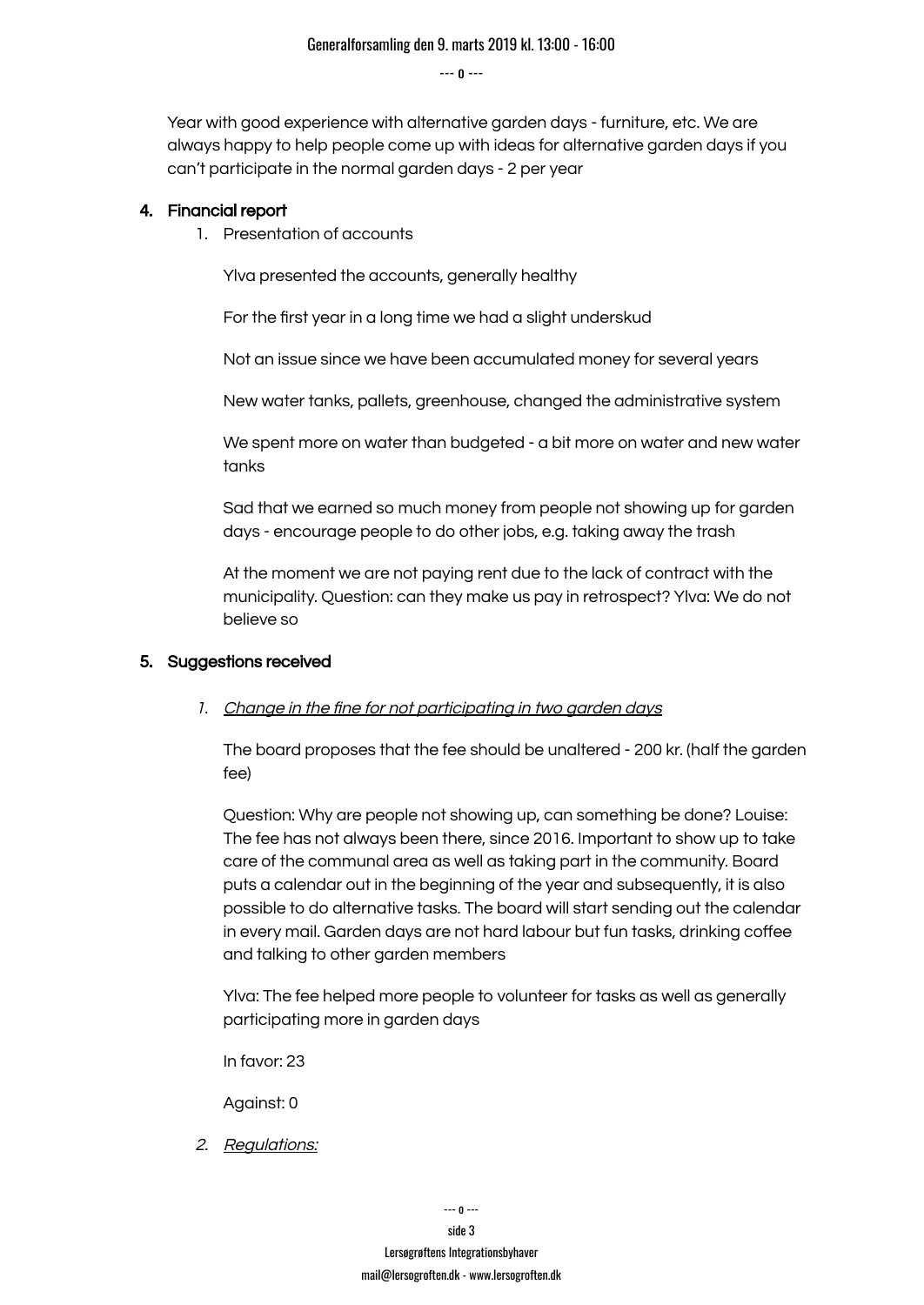§ 9.3.The waiting list will be closed when the number of people on the waiting list is greater than 50% of the number of gardens, attached to that specific waiting list.

Changes to:

§ 9.3.The waiting list will be closed when the number of people on the waiting list is greater than 100% of the number of gardens, attached to that specific waiting list.

Louise: From 35 on each to 70. The board experiences that only one out of three answer when they are offered a garden - wishes for more people on the waiting list so we don't have to answer questions about when it will open and so we have more people to offer gardens to

Ylva: The limit to the amount of people on the list is that people should be able to get a garden their first or second year on the list so that they do not pay too many fees.

Louise. Most people wait one season for a garden.

In favor: 25

Against: 0

#### 6. Approval of budget

1. Presentation of budget

Ylva: Very much the same budget as last year, perhaps the income from the waiting list should be enlarged. The current budget will come out with a slight minus, but we have a large saving from previous years where we hoped to be able to get permanent water. However that seems unlikely now. The budget for projects has been slightly lowered since it has not been used previously. Still possible to apply for projects - we encourage it.

Cyndi: Should we change the water budget with the new tanks?

Ylva: We pay half of the amount on transport, so more tanks might mean a saving but everything depends on the weather

Question: How much saved?

Ylva: By the end of the year 124.000 with this budget.

In favor: 22

Against: 0?

2. Setting of fees

side 4

Lersøgrøftens Integrationsbyhaver [mail@lersogroften.dk](mailto:mail@baldersplads.dk) - [www.lersogroften.dk](http://www.lersogroften.dk)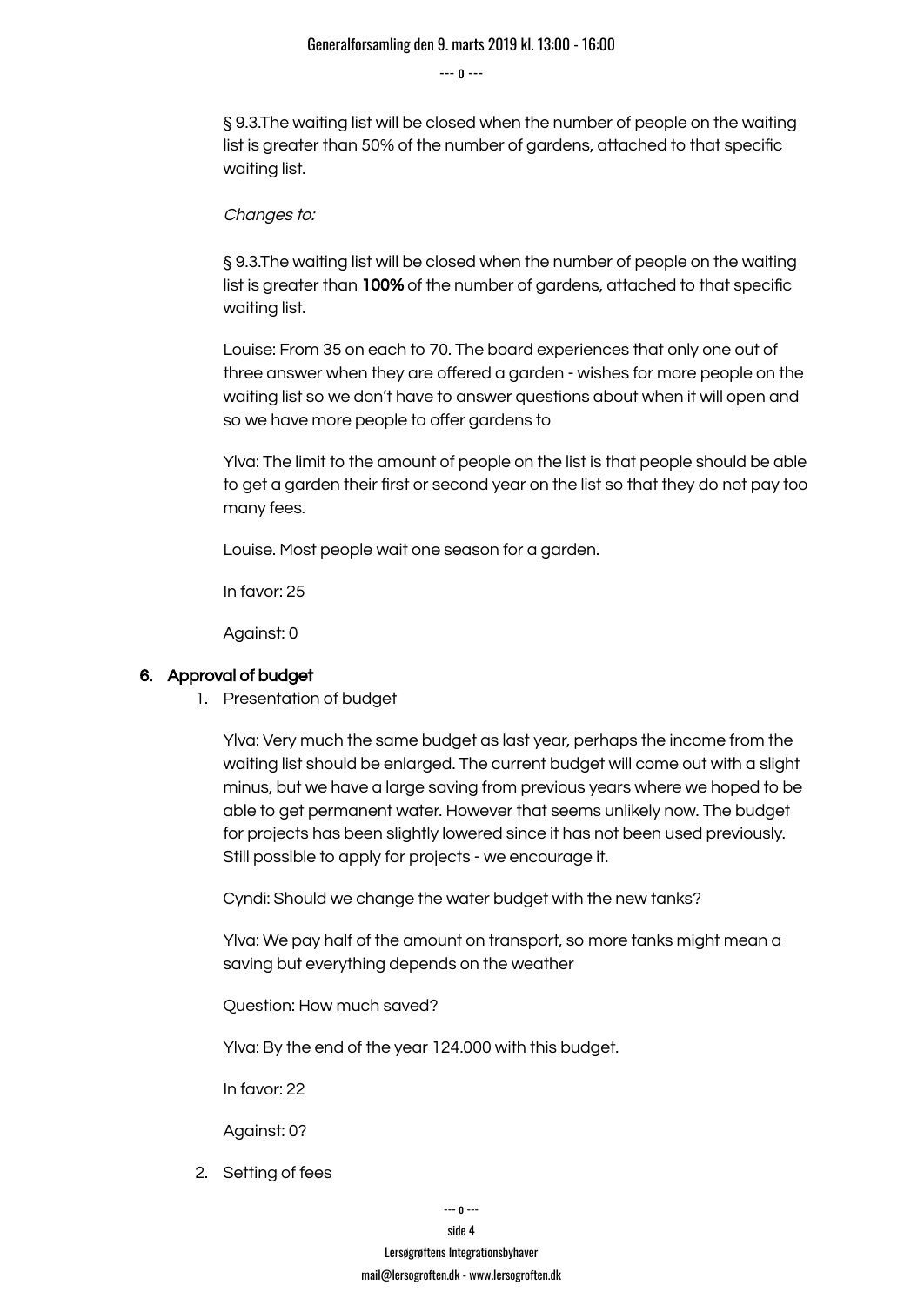#### Generalforsamling den 9. marts 2019 kl. 13:00 - 16:00

--- o ---

● Membership fee for 2022 - The board suggests an unchanged fee of 400 crowns

In favour: 23

Against: 0

● Waiting list fee for <sup>2022</sup> The board suggests an unchanged fee of 100 crowns

In favour: 24

Against: 0

#### 3. Election of board members and alternates

Anja: Two members born in DK, two born not in DK. Presented the tasks for the board...

This year we have three board members due to Astrid moving away. Two members born in DK, two seats for two years and one for one year.

#### 4. Board members

- 1. Louise Sølling is stepping down. New chairman/chairwoman?
- 2. New board members shall be selected
- 3. Cyndi is up for re-election
- 4. Ditte Marie Hansen wants to join the board

Khalil, Ylva, Cyndi, Ditte and Nanna on the Board

#### Objections: 0

- 5. Alternatives
	- 1. 3 shall be selected.
	- 2. two danish born at least!

Amy, Aron, Anja and Stine

#### 6. Election of internal auditor and alternate

Checking the financial report before the general assembly.

Volunteers: Asbjørn and Mie from have 55. Khalil as deputy auditor.

Objections: 0

7. Hosein: In connection with garden days: suggests we should avoid cooking for garden days as long as we have an epidemic.

> --- o -- side 5 Lersøgrøftens Integrationsbyhaver [mail@lersogroften.dk](mailto:mail@baldersplads.dk) - [www.lersogroften.dk](http://www.lersogroften.dk)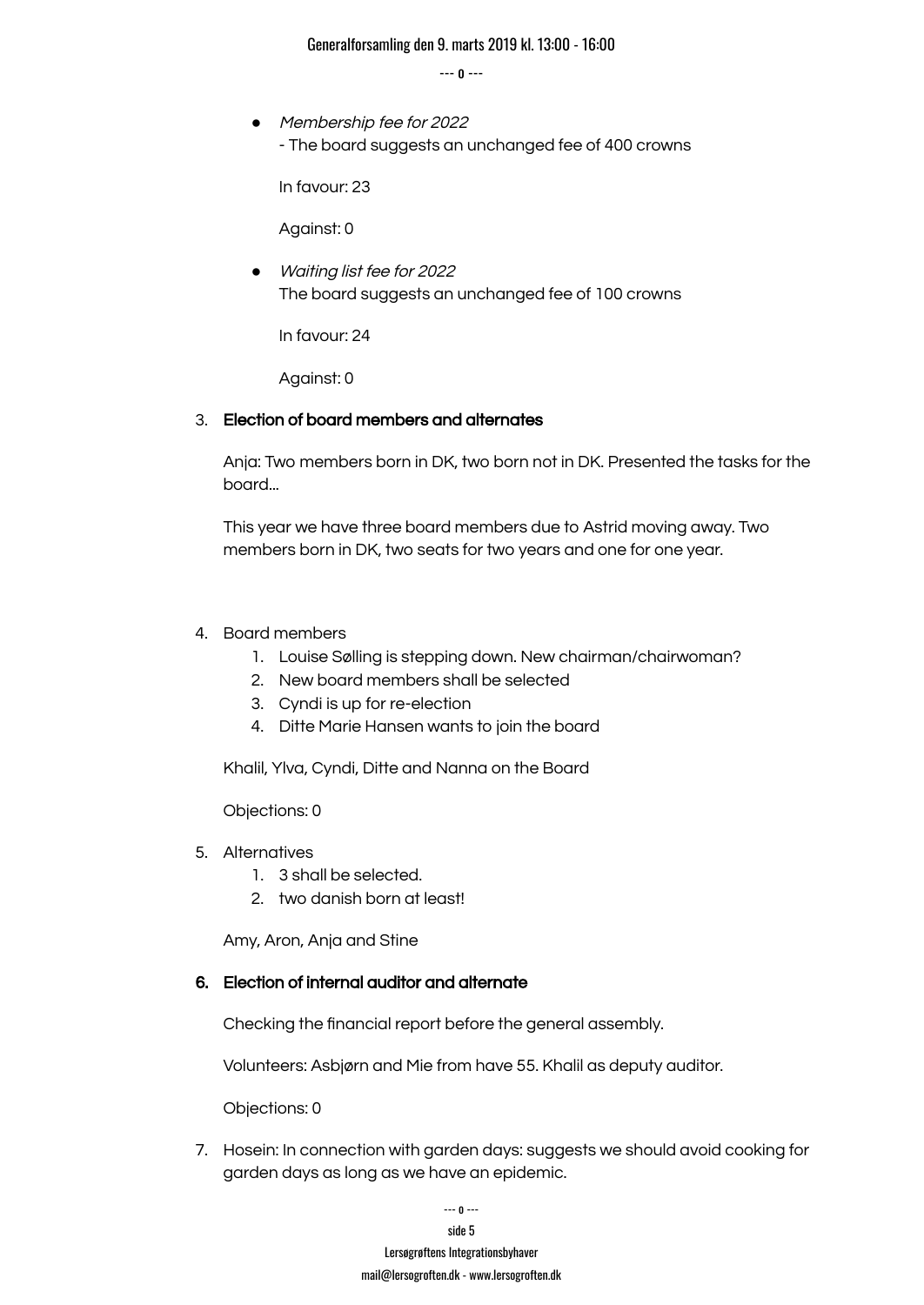- 8. Question: If we have considered building rainwater collection for the new water tanks. Louise: We are not allowed to build anything with a roof, so that has made it harder. Ylva suggests using something as a funnel. Suggestion that volunteers continue working on a solution.
- 9. Question: Has the soil been tested? Louise: It has been tested i 2012 they did not find any pollution, but to be on the safe side the gardens are made on top of added soil which is why the gardens are raised
- 10. Question: Should we have a debate on how we should handle garden days etc. in relation to Covid-19. Cyndi: In 2021 we had to cancel 2 garden days and later on worked with keeping distance and not gathering during garden days. We are hoping that the restrictions will be lighter when it becomes time to have garden days.
- 11. Question: Could we plant trees in the grass area at the end of the gardens? Ylva: It is allowed in the communal area in the center but the lots at the end at the gardens are not part of our gardens.
- 12. Question: Could we add more water tanks? Cyndi: We increased last year from 8 to 12 tanks so that will hopefully make us more comfortable in terms of water. It is however difficult to find space to put the tanks. Amy: Encourage each other not to water mid day on a hot day. Ylva: It is also a good idea to think about the kind of plants you can grow within the watering limits we have. We could invite Jens Juul to come speak on how to manage your garden with limited water. Anja: If you generally have any themes or issues regarding the gardening that you would like to explore or talk about, please let us know and we will use it to make themed garden days. Cyndi: The Facebook group is also very useful if you have any gardening questions.
- 13. Question: Can we put up trash cans? Cyndi: The difficulty is that somebody has to be responsible for emptying it. We can take it up at the next garden day. On garden days we always try to clean up all the gardens and communal areas for trash.
- 14. Question: Has anyone started doing anything for your garden? Sharing...

### Board signatures